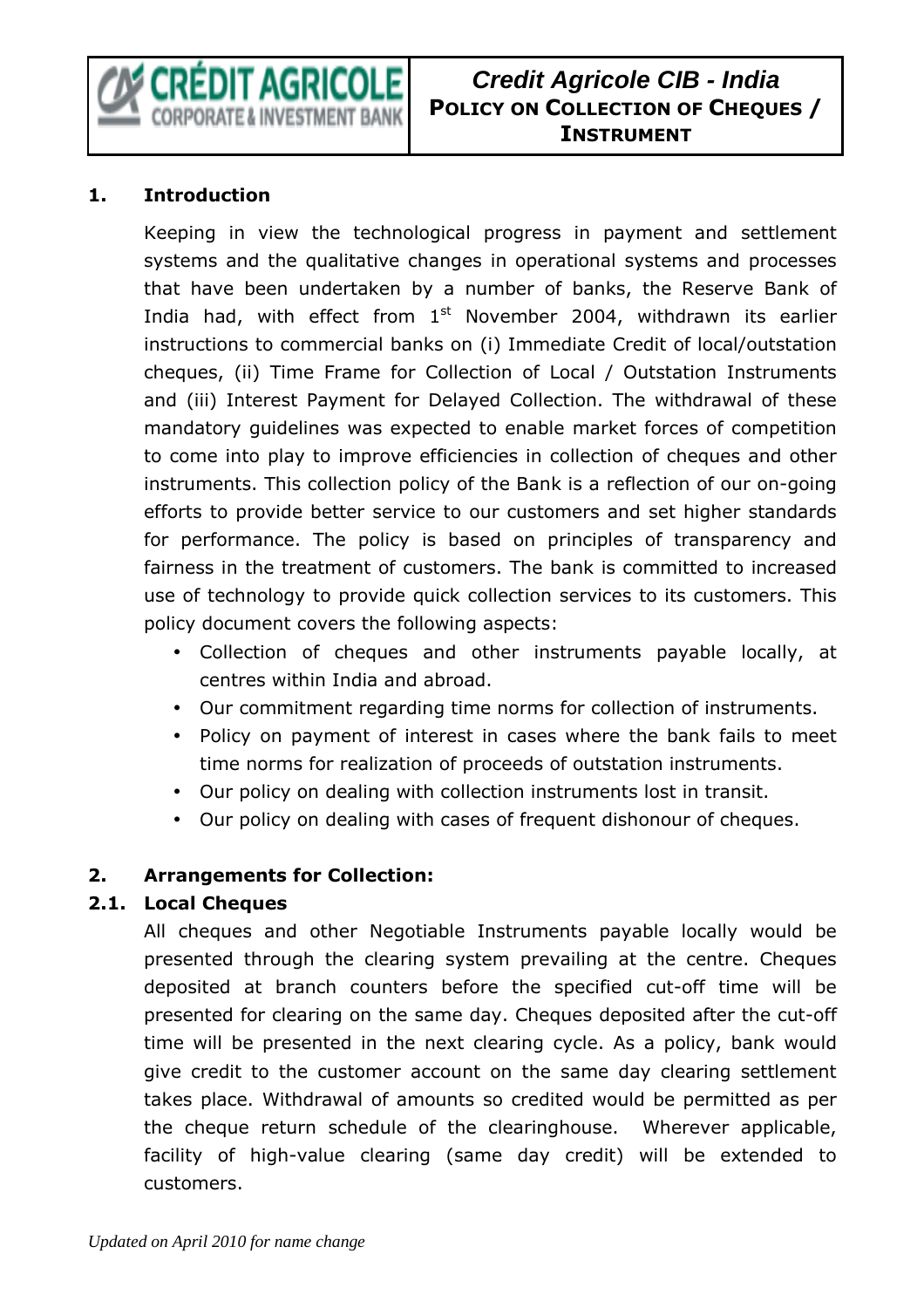

Bank branches situated at centres where no clearing house exists, would present local cheques on drawee banks across the counter and it would be the bank's endeavor to credit the proceeds at the earliest.

### **2.2. Outstation Cheques**

Cheques drawn on other banks at outstation centres will normally be collected through bank's branches at those centres. Where the bank does not have a branch of its own, the instrument would be directly sent for collection to the drawee bank or collected through a correspondent bank. The bank would also use the National Clearing services offered by the Reserve Bank of India at centres where such collection services exist.

Cheques drawn on bank's own branches at outstation centres will be collected using the inter-branch arrangements in vogue. Branches which are connected through a centralized processing arrangement and are offering anywhere banking services to its customers will provide same day credit to its customers in respect of outstation instruments drawn on any of its branches in the CBS network.

Speed clearing is a facility for realization of outstation cheques at the local centre of deposit. Branches that are connected by CBS can afford this facility to the customers. As our branches are connected by CBS we provide this facility to our customers. For example a cheque drawn in Chennai deposited by a Mumbai client is sent to Chennai by courier. Upon receipt of the cheque, our Chennai Branch will present the cheque in local clearing in Chennai. As soon as the cheque gets cleared the client's account is credited with the amount of the cheque.

### **2.3 Cheques payable in Foreign Countries**

Cheques payable at foreign centres where the bank has branch operations (or banking operations through a subsidiary, etc.) will be collected through that office. The services of correspondent banks will be utilized in country/centres where the correspondent has presence. Cheques drawn on foreign banks at centres where the bank or its correspondents do not have direct presence will be sent direct to the drawee bank with instructions to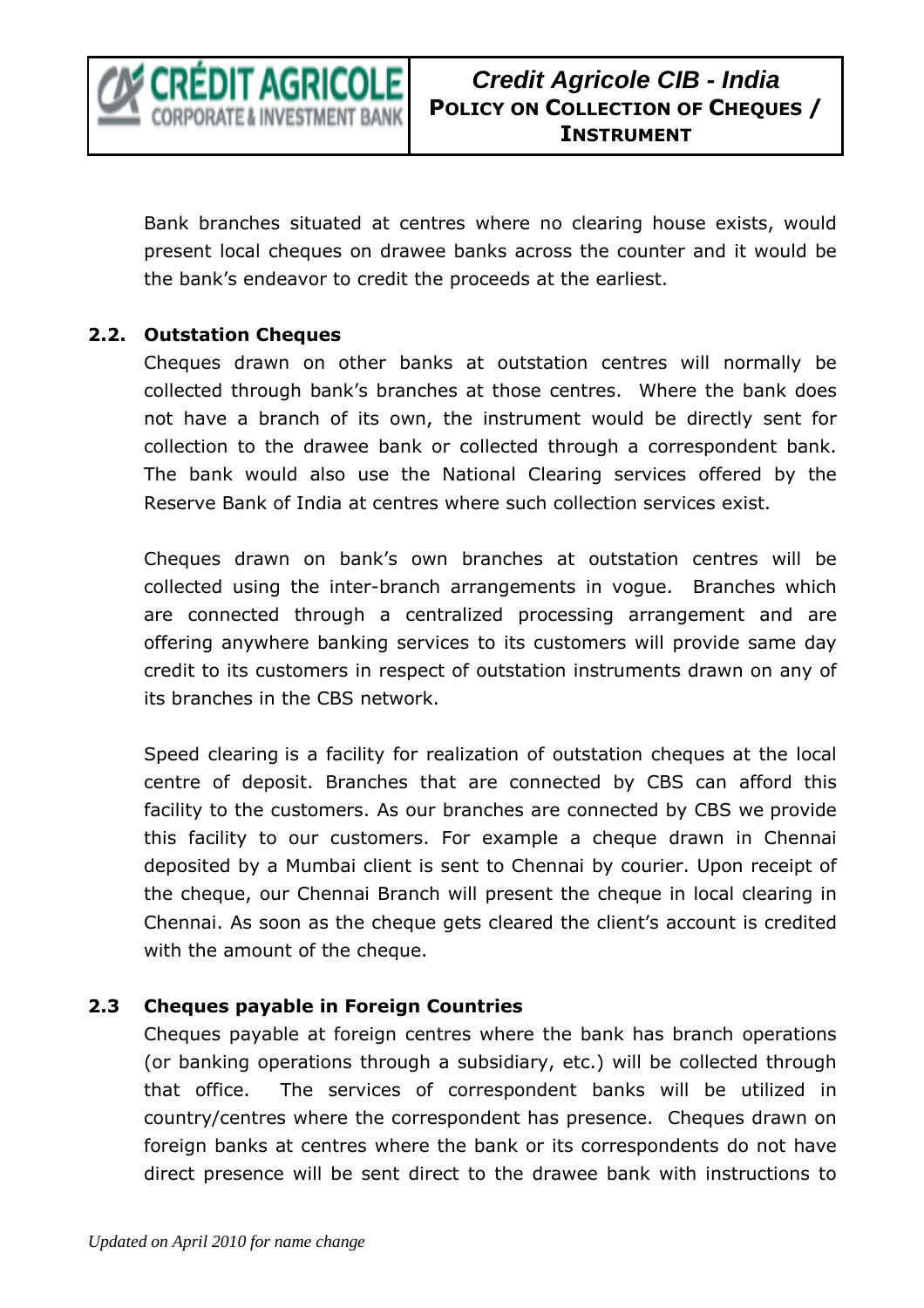

credit proceeds to the respective Nostro Account of the bank maintained with one of the correspondent banks.

## **2.4 Immediate Credit of Local / Outstation Cheques / Instruments:**

Branches / extension counters of the bank will consider providing immediate credit for outstation cheques / instruments up to the aggregate value of Rs 15,000/- tendered for collection by individual account holders subject to *satisfactory conduct* of such accounts for a period not less than 6 months. Immediate credit will be provided against such collection instruments at the specific request of the customer or as per prior arrangement. The facility of immediate credit would also be made available in respect of local cheques at centres where no formal clearing house exists.

The facility of immediate credit will be offered on Savings Bank / Current / Cash Credit Accounts of the customers. For extending this facility there will not be any separate stipulation of minimum balance in the account. Under this policy, prepaid instruments like Demand Drafts, Interest / Dividend warrants shall be treated on par with cheques.

In the event of dishonor of cheque against which immediate credit was provided, interest shall be recoverable from the customer for the period the bank remained out of funds at the rate applicable for overdraft limits sanctioned for individual customers.

For the purpose of this Policy, a *satisfactorily conducted* account shall be the one -

- a) Opened at least six months earlier and complying with KYC norms.
- b) Conduct of which has been satisfactory and bank has not noticed any irregular dealings.
- c) Where no cheques / instruments for which immediate credit was afforded returned unpaid for financial reasons.
- d) Where the bank has not experienced any difficulty in recovery of any amount advanced in the past including cheques returned after giving immediate credit.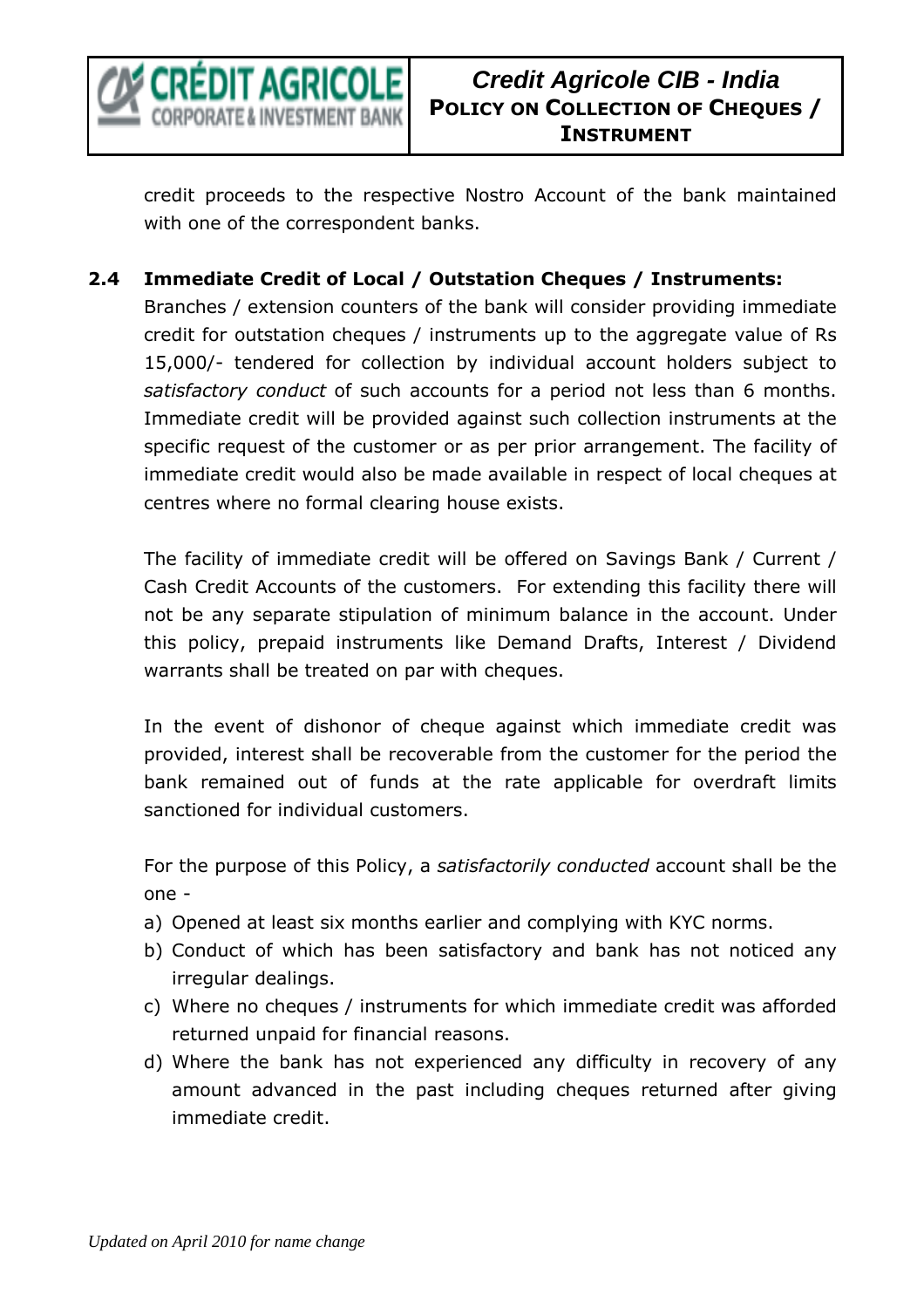

Bank shall levy normal collection charges and out of pocket expenses while providing immediate credit against outstation instruments tendered for collection. Exchange charges applicable for cheque purchase will not, however be charged.

### 2.5 **Purchase of local/outstation cheques**

Bank may, at its discretion, purchase local/outstation cheque tendered for collection at the specific request of the customer or as per prior arrangement. Besides satisfactory conduct of account, the standing of the drawer of the cheque will also be a factor considered while purchasing the cheque.

# **3. Time Frame for Collection of Local / Outstation Cheques / Instruments:**

For local cheques presented in clearing credit will be afforded as on the date of settlement of funds in clearing and the account holder will be allowed to withdraw funds as per return clearing norms in vogue. Note that RBI has phased out the requirement of High Value Clearing.

For cheques and other instruments sent for collection to centres within the country the following time norms shall be applied:

- a) Cheques presented at any of the four major Metro Centres (New Delhi, Mumbai, Kolkata and Chennai) and payable at any of the other three centres : Maximum period of 7 days.
- b) Metro Centres and State Capitals (other than those of North Eastern States and Sikkim): Maximum period of 10 days.
- c) In all other Centres : Maximum period of 14 days.
- d) Cheques drawn on foreign countries: Such instruments are accepted for collection on the 'best of efforts' basis. Bank may enter into specific collection arrangement with its correspondent bank for speedy collection of such instrument. Bank would give credit to the party on credit of proceeds to the bank's Nostro Account with the correspondent bank after taking into account cooling periods as applicable to the countries concerned.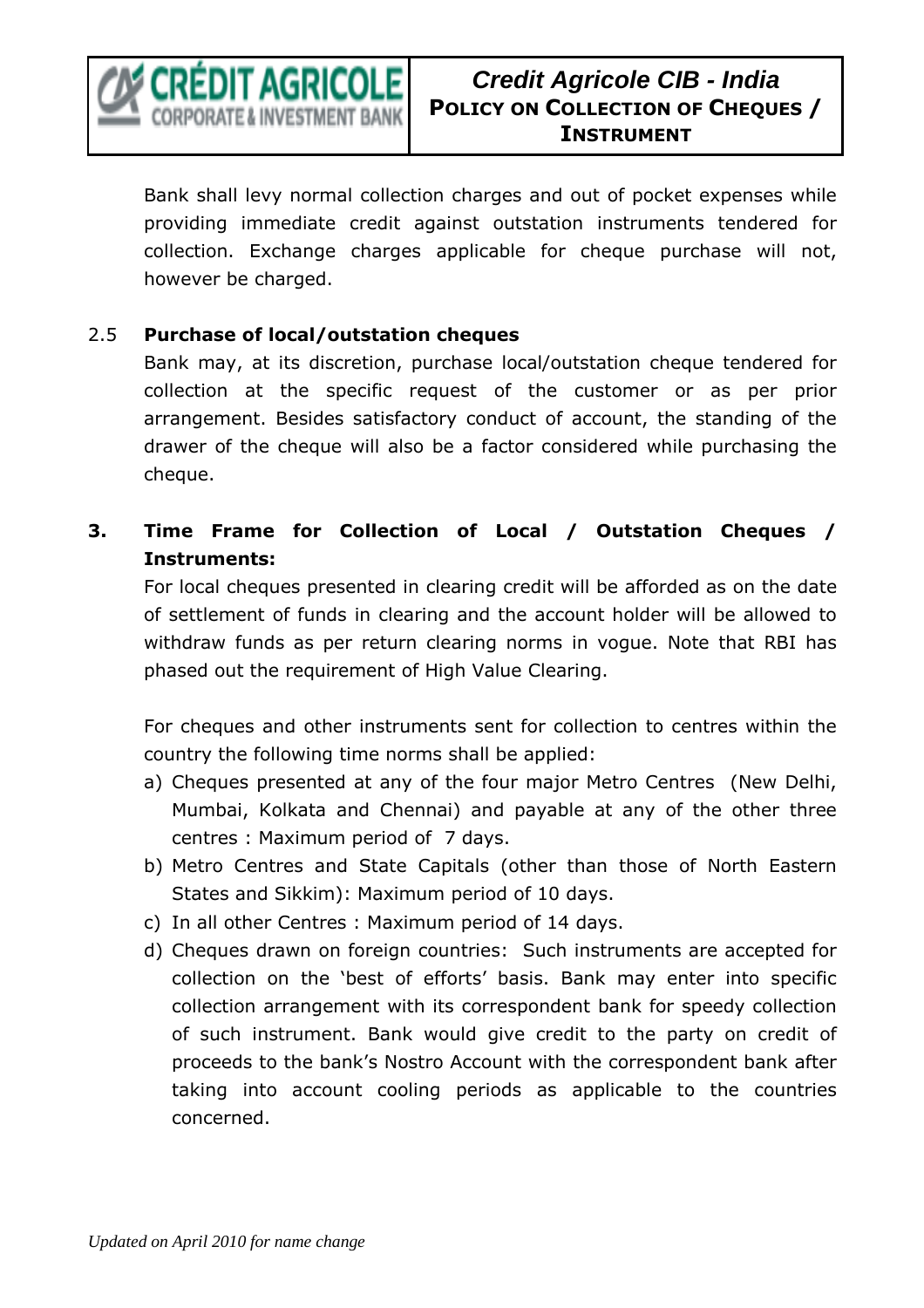

The above time norms are applicable irrespective of whether cheques/instruments are drawn on the bank's own branches or branches of other banks.

4. **Payment of Interest for delayed Collection of Outstation Cheques:** 

As part of the compensation policy of the bank, the bank will pay interest to its customer on the amount of collection instruments in case there is delay in giving credit beyond the time period mentioned above. Such interest shall be paid without any demand from customers in all types of accounts. There shall be no distinction between instruments drawn on the bank's own branches or on other banks for the purpose of payment of interest on delayed collection.

Interest for delayed collection shall be paid at the following rates:

- a) Savings Bank rate for the period of delay beyond 7/10/14 days as the case may be in collection of outstation cheques.
- b) Where the delay is beyond 14 days interest will be paid at the rate applicable to for term deposit for the respective period.
- c) In case of extraordinary delay, i.e. delays exceeding 90 days interest will be paid at the rate of 2% above the corresponding Term Deposit rate.
- d) In the event the proceeds of cheque under collection was to be credited to an overdraft/loan account of the customer, interest will be paid at the rate applicable to the loan account. For extraordinary delays, interest will be paid at the rate of 2% above the rate applicable to the loan account.

It may be noted that interest payment as given above would be applicable only for instruments sent for collection within India.

5. **Cheques / Instruments lost in transit / in clearing process or at paying bank's branch:** 

In the event a cheque or an instrument accepted for collection is lost in transit or in the clearing process or at the paying bank's branch, the bank shall immediately on coming to know of the loss, bring the same to the notice of the accountholder so that the accountholder can inform the drawer to record stop payment and also take care that cheques, **if any, issued by him / her are not dishonored due to non-credit of the amount of the**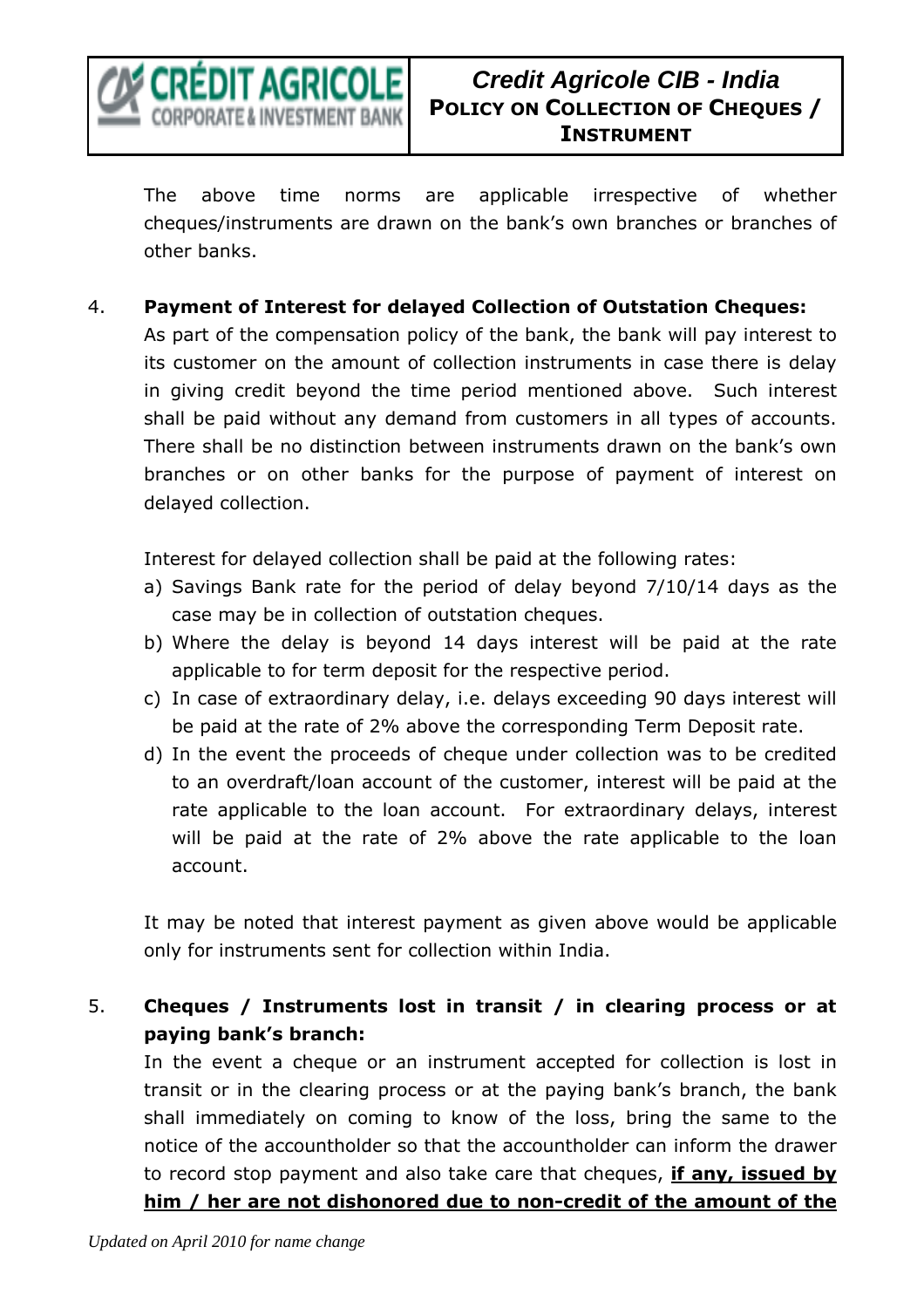

**lost cheques / instruments**. The bank would provide all assistance to the customer to obtain a duplicate instrument from the drawer of the cheque.

In line with the compensation policy of the bank the bank will compensate the accountholder in respect of instruments lost in transit in the following way:

- a) In case intimation regarding loss of instrument is conveyed to the customer beyond the time limit stipulated for collection (7/10/14 days as the case may be) interest will be paid for the period exceeding the stipulated collection period at the rates specified above.
- b) In addition, bank will pay interest on the amount of the cheque for a further period of 15 days at Savings Bank rate to provide for likely further delay in obtaining duplicate cheque/instrument and collection thereof.
- c) The bank would also compensate the customer for any reasonable charges he/she incurs in getting duplicate cheque/instrument upon production of receipt, in the event the instrument is to be obtained from a bank/ institution who would charge a fee for issue of duplicate instrument.

## 6. **Force Majeure**

The bank shall not be liable to compensate customers for delayed credit if some unforeseen event (including but not limited to civil commotion, sabotage, lockout, strike or other labour disturbances, accident, fires, natural disasters or other "Acts of God", war, damage to the bank's facilities or of its correspondent bank(s), absence of the usual means of communication or all types of transportation, etc beyond the control of the bank prevents it from performing its obligations within the specified service delivery parameters.

# 7. **Charging of Interest on cheques returned unpaid where Instant Credit was given:**

If a cheque send for collection for which immediate credit was provided by the bank is returned unpaid, the value of the cheque will be immediately debited to the account. The customer will not be charged any interest from the date immediate credit was given to the date of return of the instrument unless the bank had remained out of funds on account of withdrawal of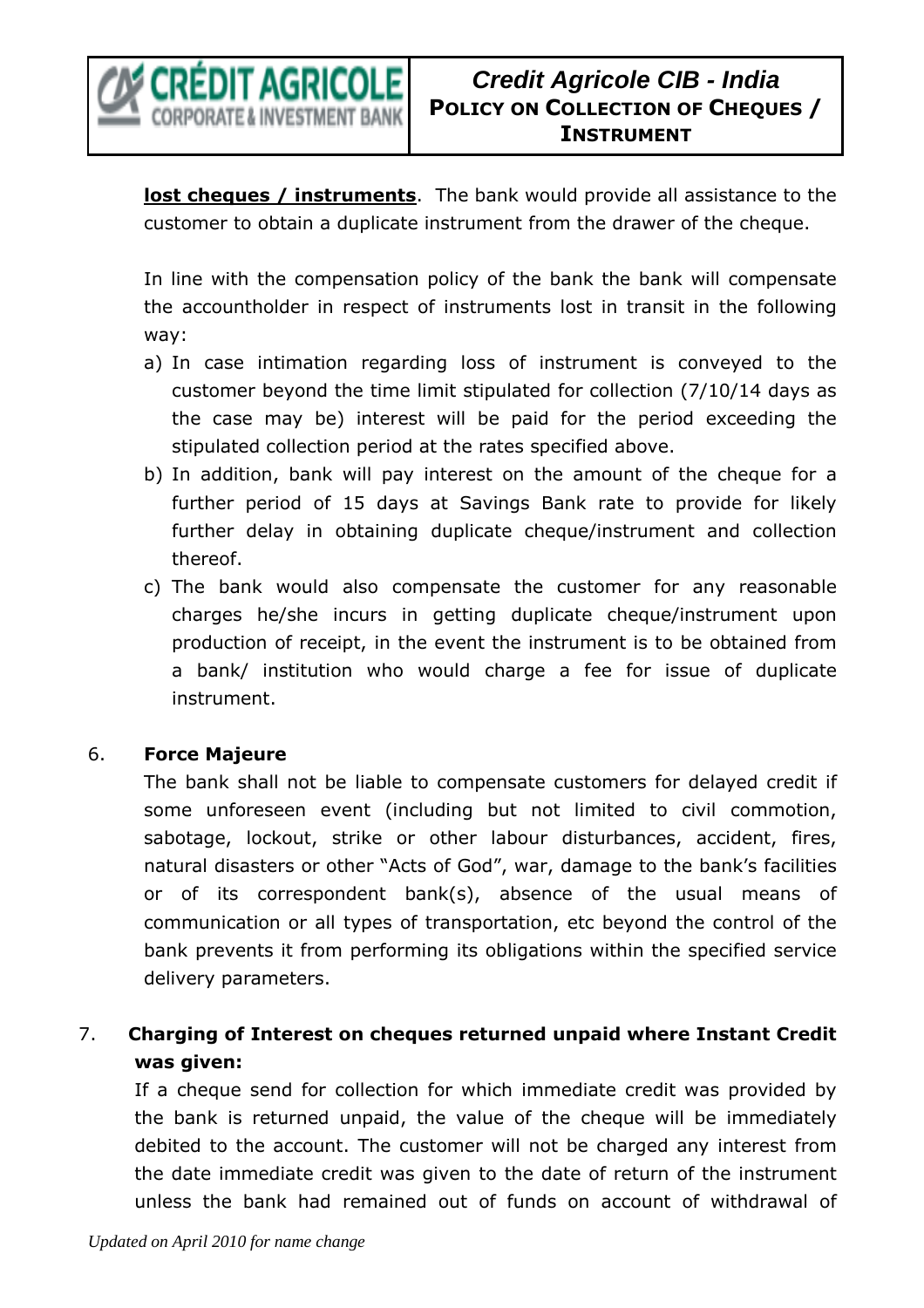

# **Credit Agricole CIB - India POLICY ON COLLECTION OF CHEQUES / INSTRUMENT**

funds. Interest where applicable would be charged on the notional overdrawn balances in the account had credit not been given initially.

 If the proceeds of the cheque were credited to the Savings Bank Account and was not withdrawn, the amount so credited will not qualify for payment of interest when the cheque is returned unpaid. If proceeds were credited to an overdraft/loan account, interest shall be recovered at the rate of 2% above the interest rate applicable to the overdraft/loan from the date of credit to the date of reversal of the entry if the cheque/ instrument was returned unpaid to the extent the bank was out of funds.

### 8. **Dealing with Frequent Dishonour of Cheques**

## **a) Value 1.00 crore and above**

In the event of dishonour of cheque for a value of 1.00 crore and above, drawn on a particular account of the drawer of the cheque on four occasions during the financial year for want of sufficient funds in the account, no fresh cheque book would be issued. Further, the bank may consider closing the account at its discretion. In case of borrowal accounts the continuance or otherwise of the credit facilities relating to these accounts shall be reviewed by appropriate authority higher than the sanctioning authority.

Bank would issue a letter advising the clients of the above provision at the time of cheque book issuance after opening of the account

On occasions of dishonour of cheque, Bank would also issue a cautionary advice to the client drawing his attention to aforesaid provisions and consequential stoppage of cheque book facility/ closure of account to the client.

## **b) Value less than 1.00 crore**

In the event of dishonour of cheque for a value of less than 1.00 crore, drawn on a particular account of the drawer of the cheque on four occasions during the financial year for want of sufficient funds in the account, no fresh cheque book would be issued. Further, the bank may consider closing the account at its discretion. In case of borrowal accounts the continuance or otherwise of